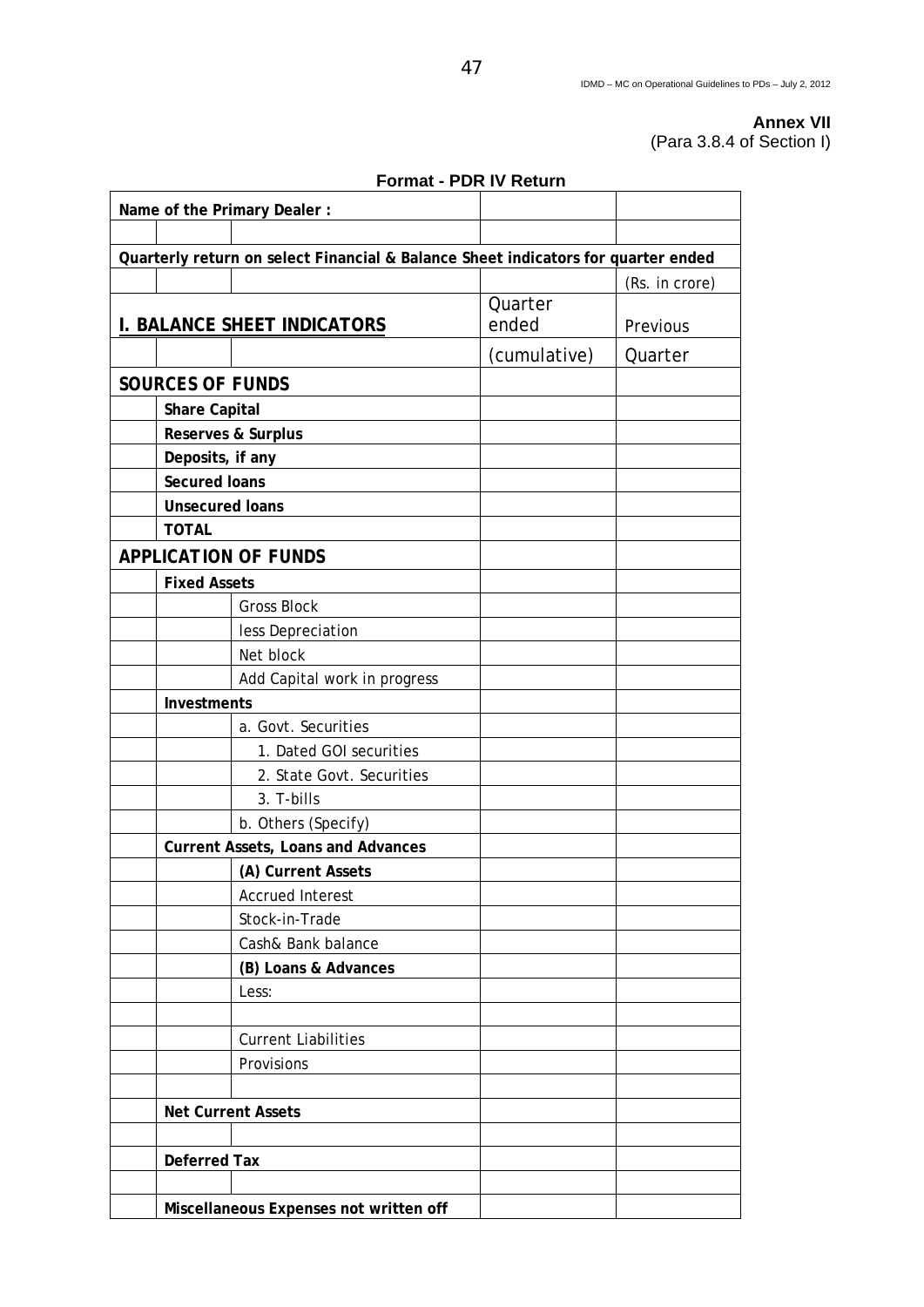|               | Others (specify)                                |                                           |              |          |
|---------------|-------------------------------------------------|-------------------------------------------|--------------|----------|
|               |                                                 |                                           |              |          |
|               | <b>TOTAL</b>                                    |                                           | Quarter      |          |
|               |                                                 |                                           | ended        | Previous |
|               | <b>II. P&amp; L INDICATORS</b>                  |                                           | (cumulative) | Quarter  |
| <b>INCOME</b> |                                                 |                                           |              |          |
|               |                                                 | <b>Discount Income</b>                    |              |          |
|               |                                                 | 1. G-sec                                  |              |          |
|               |                                                 | 2. Others                                 |              |          |
|               | <b>Interest Income</b>                          |                                           |              |          |
|               |                                                 | 1. G-sec                                  |              |          |
|               |                                                 | 2. Call/Term                              |              |          |
|               |                                                 | 3. Repo                                   |              |          |
|               |                                                 | 4. Others                                 |              |          |
|               | <b>Trading Profits</b>                          |                                           |              |          |
|               |                                                 | 1.G-sec                                   |              |          |
|               |                                                 | 2.Others                                  |              |          |
|               | <b>Other Income</b>                             |                                           |              |          |
|               |                                                 | 1. G-sec                                  |              |          |
|               |                                                 | 2. Others (specify)                       |              |          |
|               |                                                 |                                           |              |          |
|               | <b>TOTAL INCOME</b>                             |                                           |              |          |
|               |                                                 |                                           |              |          |
|               | <b>EXPENDITURE</b>                              |                                           |              |          |
|               |                                                 | <b>Interest Expenses</b>                  |              |          |
|               |                                                 | 1. Call/Term                              |              |          |
|               |                                                 | 2. Repo                                   |              |          |
|               |                                                 | 3. Borrowing from RBI                     |              |          |
|               |                                                 | 4. Others                                 |              |          |
|               | <b>Operating Expenses</b>                       |                                           |              |          |
|               | <b>Expenses</b>                                 | <b>Establishment &amp; Administrative</b> |              |          |
|               |                                                 | Provisions against doubtful assets        |              |          |
|               | <b>Depreciation on Fixed Assets</b>             |                                           |              |          |
|               | <b>Other expenses (specify)</b>                 |                                           |              |          |
|               |                                                 |                                           |              |          |
|               |                                                 | <b>TOTAL EXPENDITURE</b>                  |              |          |
|               |                                                 |                                           |              |          |
|               |                                                 | <b>PROFIT BEFORE TAX</b>                  |              |          |
|               | Less provision for taxation and deferred<br>tax |                                           |              |          |
|               |                                                 | PROFIT AFTER TAX                          |              |          |
|               |                                                 |                                           |              |          |
|               |                                                 | III. FINANCIAL INDICATORS                 |              |          |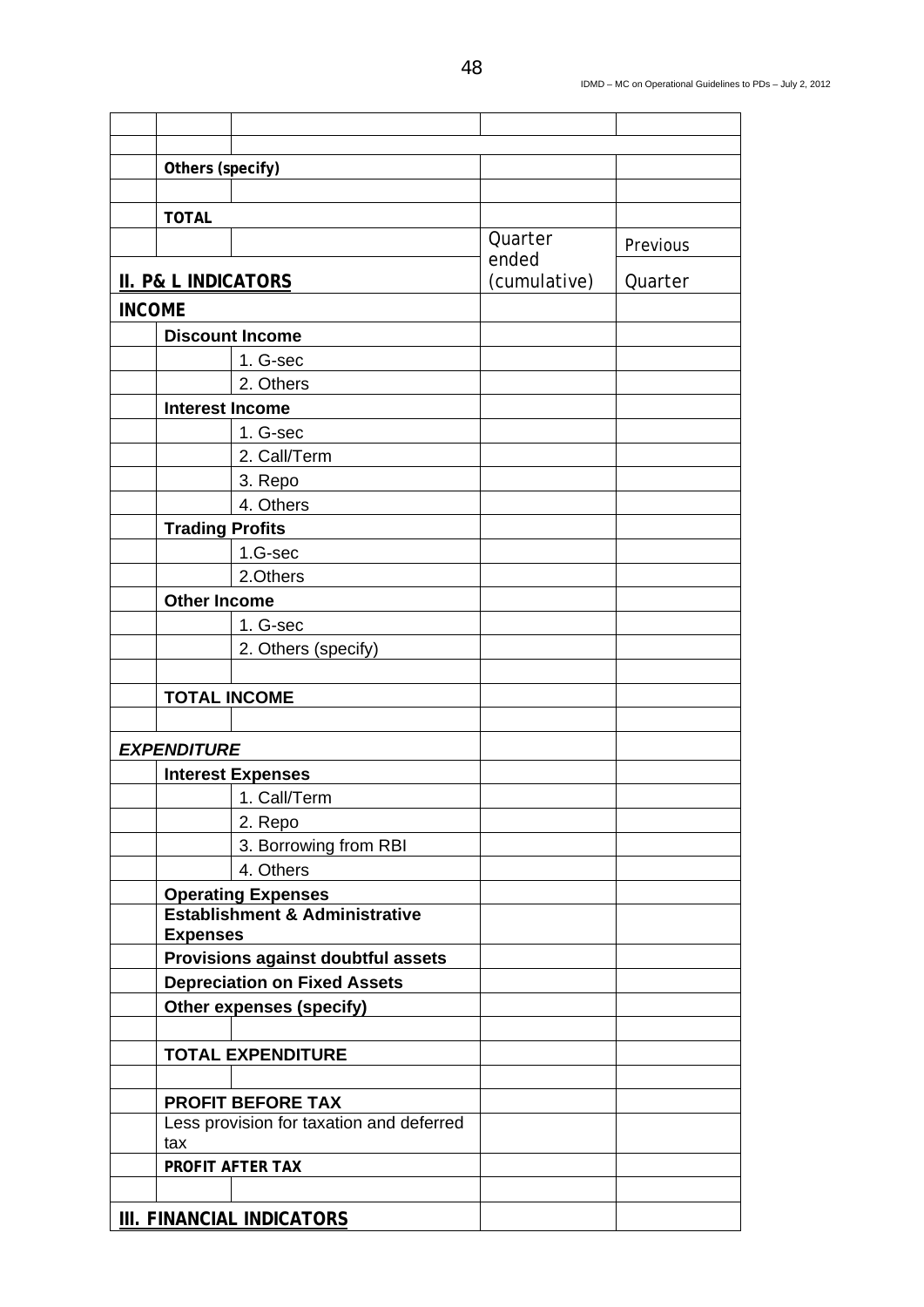|      | <b>Certain Key Figures</b>                                                    |                                                                      |                                  |                     |
|------|-------------------------------------------------------------------------------|----------------------------------------------------------------------|----------------------------------|---------------------|
|      | Dividend paid/proposed                                                        |                                                                      |                                  |                     |
|      | Retained earnings                                                             |                                                                      |                                  |                     |
|      |                                                                               | Average Earning assets                                               |                                  |                     |
|      |                                                                               | Average Non-earning assets                                           |                                  |                     |
| ***  |                                                                               | Average total assets                                                 |                                  |                     |
|      |                                                                               | 1. Average dated G-sec (Central<br>and State)                        |                                  |                     |
|      |                                                                               | 2. Average T-Bills                                                   |                                  |                     |
|      |                                                                               | 3. Other average assets                                              |                                  |                     |
| **** | Average Interest bearing liabilities                                          |                                                                      |                                  |                     |
|      |                                                                               | 1. Call borrowing                                                    |                                  |                     |
|      |                                                                               | 2. Repo                                                              |                                  |                     |
|      |                                                                               | 3. Borrowing from RBI                                                |                                  |                     |
|      |                                                                               | 4. Others                                                            |                                  |                     |
|      |                                                                               | Average yield on assets                                              |                                  |                     |
|      |                                                                               | (Total interest income/Average<br>Earning Assets)                    |                                  |                     |
|      | Average cost of funds                                                         |                                                                      |                                  |                     |
|      |                                                                               | (Total interest<br>expended/Average interest<br>bearing liabilities) |                                  |                     |
|      | Net interest income                                                           |                                                                      |                                  |                     |
|      | Non-interest income                                                           |                                                                      |                                  |                     |
|      | Non-interest expenditure                                                      |                                                                      |                                  |                     |
|      | Net total income                                                              |                                                                      |                                  |                     |
|      |                                                                               |                                                                      |                                  |                     |
|      | <b>Measures of Return</b><br><b>Return on Assets</b>                          |                                                                      |                                  |                     |
|      |                                                                               |                                                                      |                                  |                     |
|      | Before<br>tax                                                                 | (PBT/Ave. Total Assets)                                              |                                  |                     |
|      | After<br>tax                                                                  | (PAT/Ave. Total Assets)                                              |                                  |                     |
|      | Return on average Equity                                                      |                                                                      |                                  |                     |
|      |                                                                               | Before tax (PBT/Ave.Equity)                                          |                                  |                     |
|      | After<br>tax                                                                  | (PAT/Ave.Equity)                                                     |                                  |                     |
|      | Return on Capital Employed<br>Before tax (PBT/(Owners' Equity+Total<br>Debt)) |                                                                      |                                  |                     |
|      |                                                                               |                                                                      |                                  |                     |
|      | After Tax (PAT/(Owners' Equity+Total<br>Debt))                                |                                                                      |                                  |                     |
|      | <b>Net Margin Analysis</b>                                                    |                                                                      |                                  |                     |
|      | Net Margin (PAT/Total Income)                                                 |                                                                      |                                  |                     |
|      |                                                                               | Interest expenses/Total income                                       |                                  |                     |
|      |                                                                               | <b>IV. PERFORMANCE INDICATORS</b>                                    | Quarter<br>ended<br>(cumulative) | Previous<br>Quarter |
|      |                                                                               |                                                                      |                                  |                     |